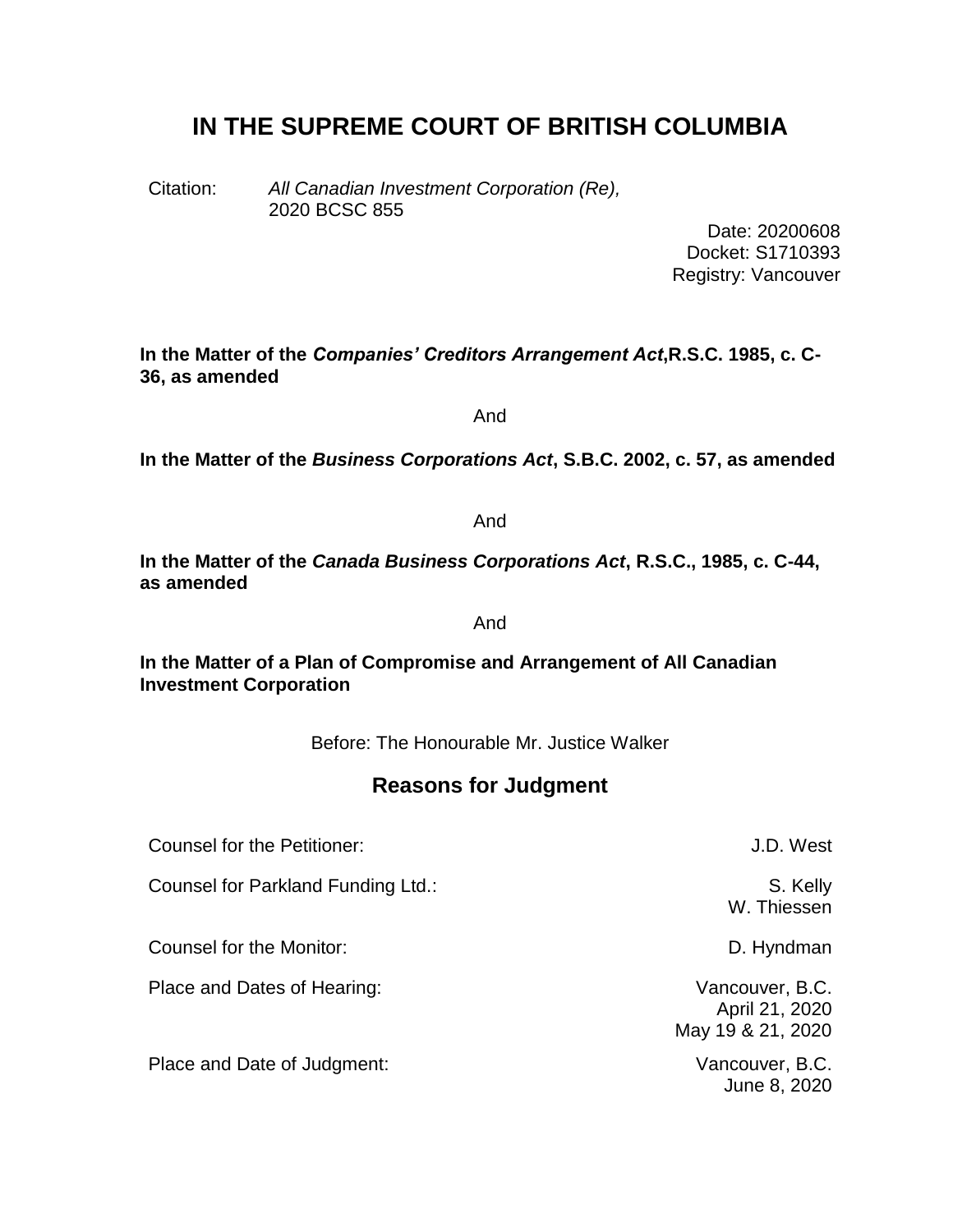#### **Introduction**

[1] In this insolvency proceeding, the Monitor disallowed Parkland Funding Ltd.'s claim as a creditor of the debtor, All Canadian Investment Corporation ("ACIC"). Parkland Funding Ltd. ("Parkland") appeals the Monitor's decision, asserting that the Monitor erred in rejecting its claim as a creditor of ACIC in the amount of \$200,000. In its notice of application, Parkland seeks a declaration that it is a creditor of ACIC for the purpose of this proceeding and is entitled to all rights and privileges as a creditor of ACIC.

[2] Prior to its insolvency, ACIC had carried on business as a registered mortgage investment corporation since 1998. It is incorporated pursuant to the *Business Corporations Act*, S.B.C. 2002, c. 57. ACIC's business was to loan funds to third party owners of commercial and residential property, secured by mortgages, from a pool of funds it received from time to time from individuals and corporations who invested in ACIC by purchasing preferred shares.

[3] Coincidentally, Parkland also operated as a mortgage investment company.

[4] ACIC commenced this insolvency proceeding pursuant to the *Companies' Creditors Arrangement Act*, R.S.C. 1985, c. C-36 [*CCAA*] on November 8, 2017. It soon became clear that the proceeding was in effect a liquidating *CCAA*. The Monitor continues in his efforts to recover on the loans made by ACIC, for the benefit of ACIC's creditors and equity claimants. All stakeholders in ACIC's insolvency continue to be better served through a liquidating *CCAA* as opposed to a proceeding brought under the *Bankruptcy and Insolvency Act*, R.S.C.1985, c. B-3.

[5] Further background facts concerning the insolvency may be found at reasons for judgment indexed at 2019 BCSC 1488.

[6] Except for Parkland's claim, the claims of all creditors have been determined by the Monitor. Once Parkland's appeal is determined, the Monitor will take a proposed plan of arrangement to be voted upon by the creditors.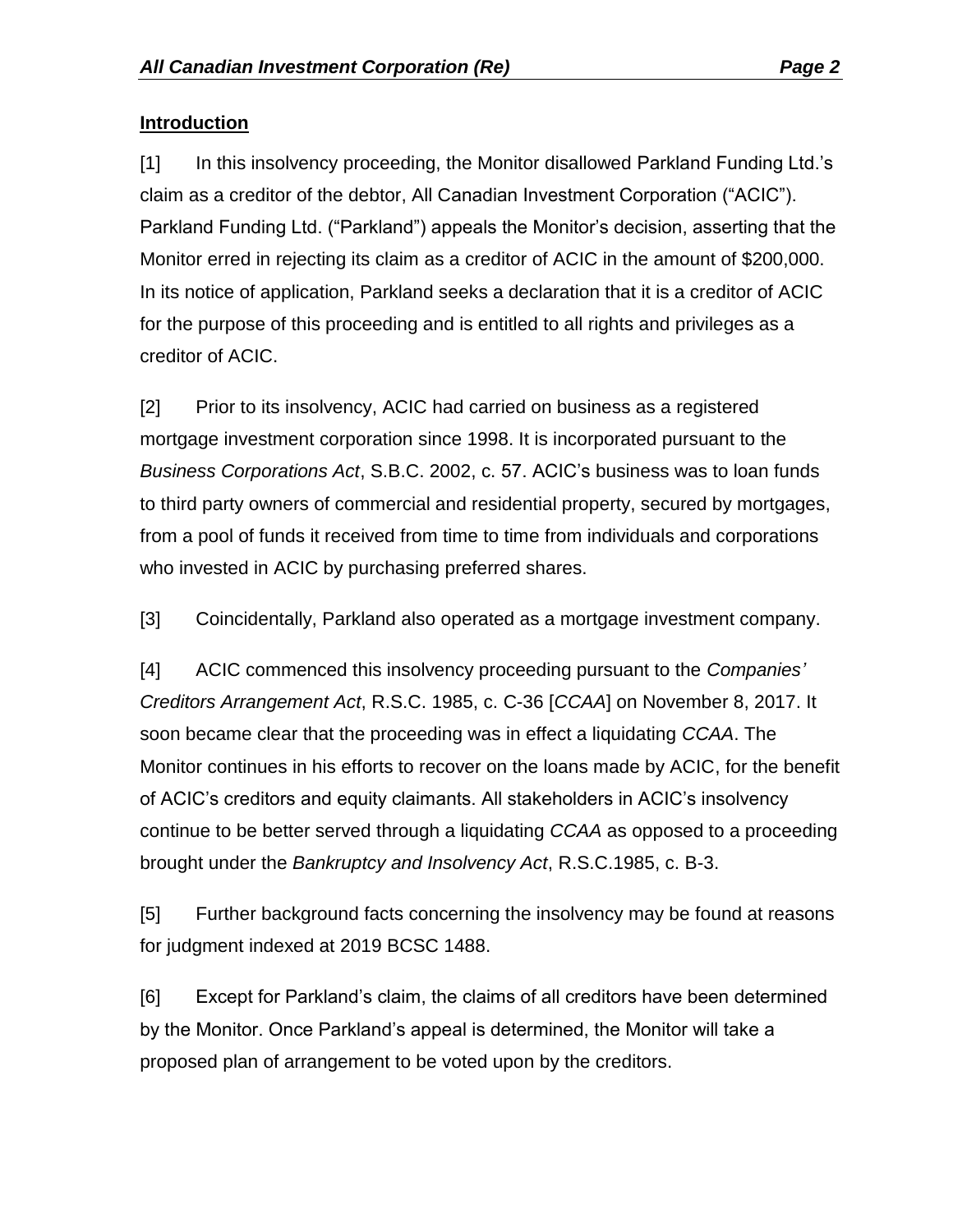#### **Parkland's Claim**

[7] Parkland's relationship with ACIC began when it purchased preferred shares of ACIC in 2007. It continued to purchase shares through to 2012 for a total amount of \$1.4 million. Its claim as creditor is not premised on its status as a preferred shareholder but in contract. Parkland's claim as creditor is founded upon a purported settlement agreement it says it made with ACIC on February 12, 2016 to settle its lawsuit against ACIC and three others - ACIC Financial Development Inc. ("AFDI"), which is a company related to ACIC, and Donald Bergman and Wayne Blair, who are two individuals related to ACIC and AFDI.

[8] In its lawsuit (KE S109643) ("Lawsuit") issued on Jan 4, 2016, Parkland alleged that ACIC and AFDI failed to honour its request to redeem \$200,000 of preferred shares. Parkland did not identify its specific shareholdings of ACIC and AFDI. Instead, in its notice of civil claim it alleged it had "made investments with the Defendants totalling \$1.400,000.00 [sic]." In its originally filed notice of civil claim, Parkland sought an accounting or tracing of \$200,000 as well as specific performance of its redemption request. It later amended its notice of civil claim on September 20, 2017, well after the events in issue on this application occurred, alleging the defendants failed to honour another demand for \$800,000 and increased its claim for an accounting or tracing to \$1 million. The parties did not address the potential effect of this amendment on the issues on this application.

[9] The defendants denied liability in their response pleading. They alleged that Parkland's shares in ACIC had been fully redeemed by October 3, 2013 and no longer held any interest in ACIC after that date:

11. In or about January of 2012, Parkland's remaining investment in [ACIC] was \$400,000.

12. On December 31, 2012, Parkland requested the redemption of \$600,000 of preferred shares and submitted a redemption form for both [ACIC] and [AFDI].

13. As a result of Parkland only holding \$400,000 worth of the preferred shares in [ACIC] as of January, 2012, the redemption request was, with Parkland's concurrence, split between [ACIC] and [AFDI] as follows: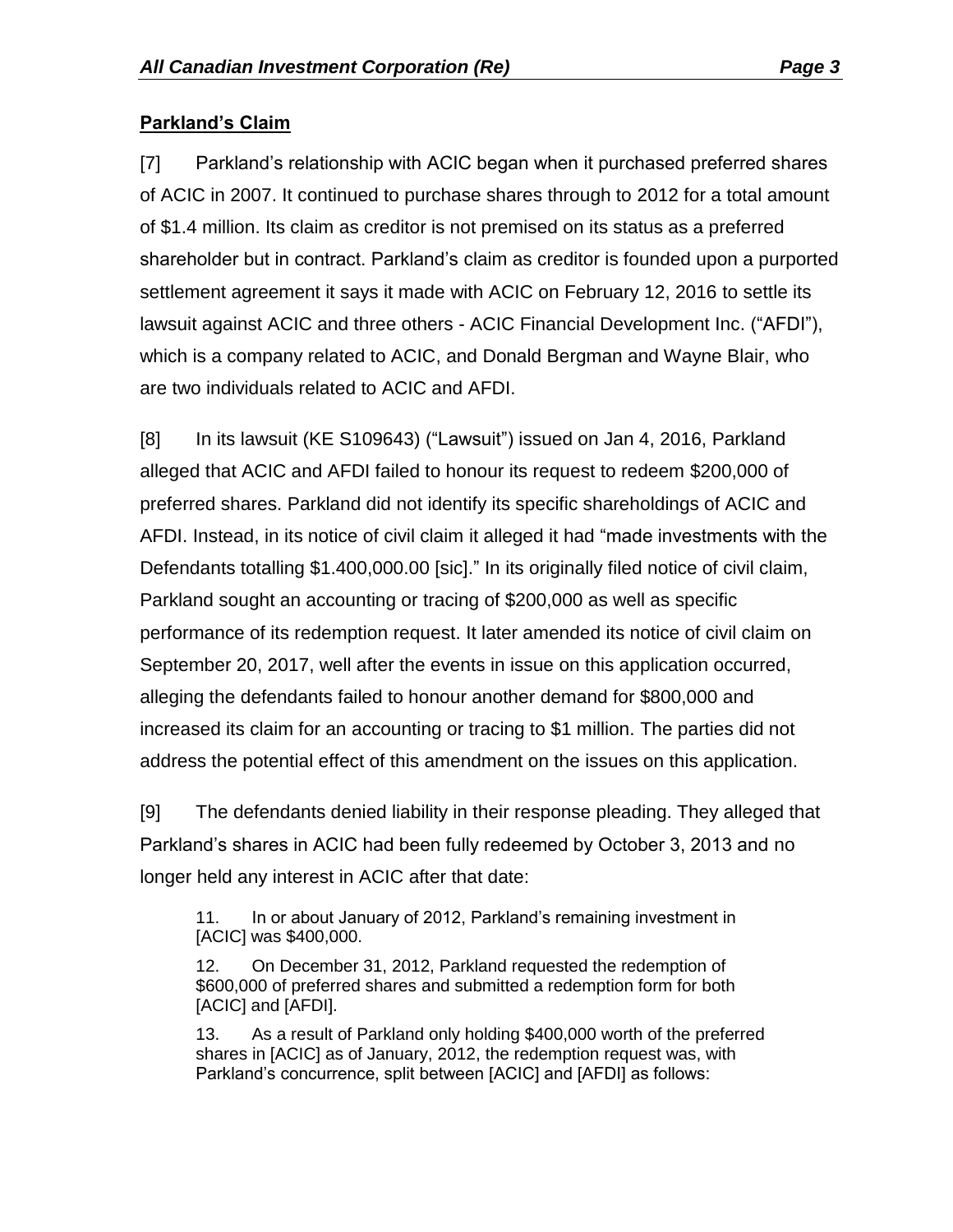- (a) the redemption request of \$400,000 of preferred shares in [ACIC] (the "Second [ACIC] Redemption"); and
- (b) the redemption of \$200,000 worth of class H preferred shares in [AFDI] (the "[AFDI] Redemption").

14. The Defendants specifically deny making any representations, assurances or any promises, either as alleged or at all, to the effect that Parkland would receive either the Second [ACIC] Redemption amount or the [AFDI] Redemption amount by April of 2013. Rather, redemptions were at all times subject to the discretion of either [ACIC] or [AFDI] and dependent on sufficient funds being reasonably available to fund a redemption.

15. The Second [ACIC] Redemption request was nonetheless fully paid out to Parkland in four increments of \$100,000 each on or about the following dates: May 6<sup>th</sup>, July 2<sup>nd</sup>, July 31<sup>st</sup> and October 3<sup>rd</sup>, 2013.

16. As a result, Parkland, by its own conduct, had no remaining shares or other interest in [ACIC]. Parkland's remaining investment was, pursuant to the Letter of Direction, in [AFDI's] class H preferred shares.

17. Parkland has continued to receive dividends on a quarterly basis from [AFDI].

[10] It is useful at this juncture to set out my finding that ACIC's records in evidence clearly establish Parkland's redemption requests of ACIC were honoured and it ceased to be a shareholder of ACIC in October 2013. Parkland's status at that point was a shareholder of AFDI.

[11] Parkland's position on appeal is that it was to be paid \$200,000 under the settlement agreement and in exchange, it would dismiss the Lawsuit. In oral submissions, Parkland said all of the defendants were bound to perform the settlement agreement, such that each defendant, including ACIC, was jointly and severally obliged to pay the settlement amount.

[12] According to Parkland, the settlement agreement is evidenced in an exchange of emails between its counsel and counsel for the defendants dated February 12, 2016. Parkland maintains the emails contain an offer and an acceptance. Parkland also submits that even if it was not a preferred shareholder of ACIC at that time, there was valid consideration for the settlement agreement because the Lawsuit would be dismissed against ACIC in addition to the other defendants.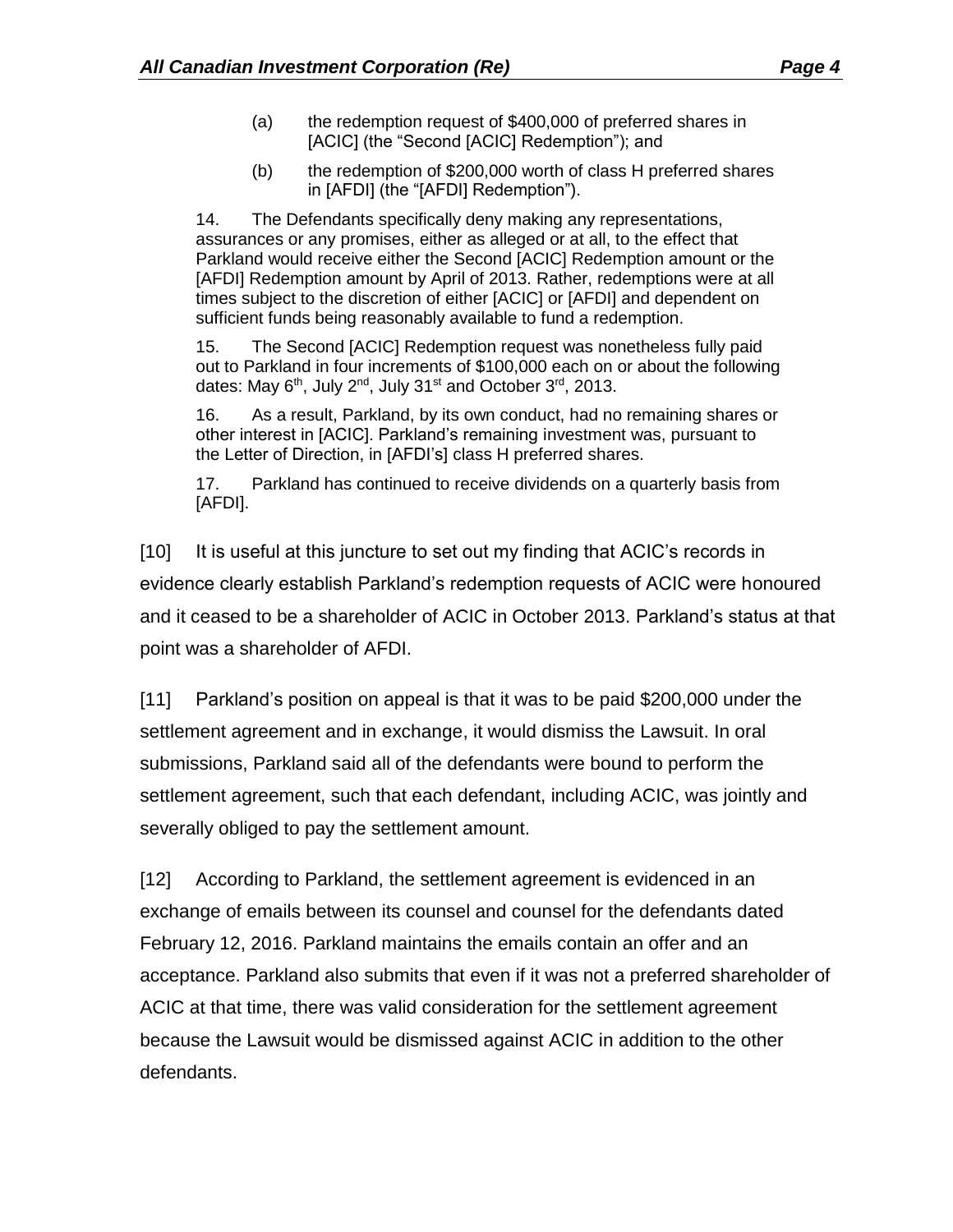[13] In the claim it presented to the Monitor, Parkland advised it was never paid the settlement amount, and as a result of the defendants' breach of the settlement agreement, Parkland's status changed to become a creditor of ACIC in the amount of \$200,000. Relying on *Lessing Brandon & Company LLP v. Dyck and others*, 2019 BCSC 2331, Parkland argues that its rights are founded on a contract independent of its status as a preferred shareholder of ACIC.

[14] Parkland's other complaints against ACIC and the other defendants, such as its assertion that its principals were misled when some of their redemption proceeds from ACIC were allegedly invested in AFDI, have no bearing on this appeal. Indeed, Parkland does not assert that they do. As noted above, its claim as creditor of ACIC is founded solely on a breach of a purported settlement agreement it says it made with ACIC on February 12, 2016.

#### **Monitor's Disallowance of the Claim**

[15] The Monitor reviewed the documents tendered by Parkland as well as the records of ACIC. It rejected Parkland's claim as creditor for a number of reasons, which are found in his initial and revised Notice of Revision or Disallowance. In rejecting the claim, the Monitor determined:

- (a) Parkland was only ever a preferred shareholder and never a creditor of ACIC during the entirety of its relationship with ACIC;
- (b) Parkland ceased to be a shareholder of ACIC on October 3, 2013, when the last of its redemption requests of ACIC in the amount of \$100,000 was honoured;
- (c) as a result, Parkland was not a shareholder of ACIC when the Lawsuit was commenced;
- (d) as at and after October 3, 2013, the only financial interest Parkland had in any of the corporate defendants in the Lawsuit was against AFDI;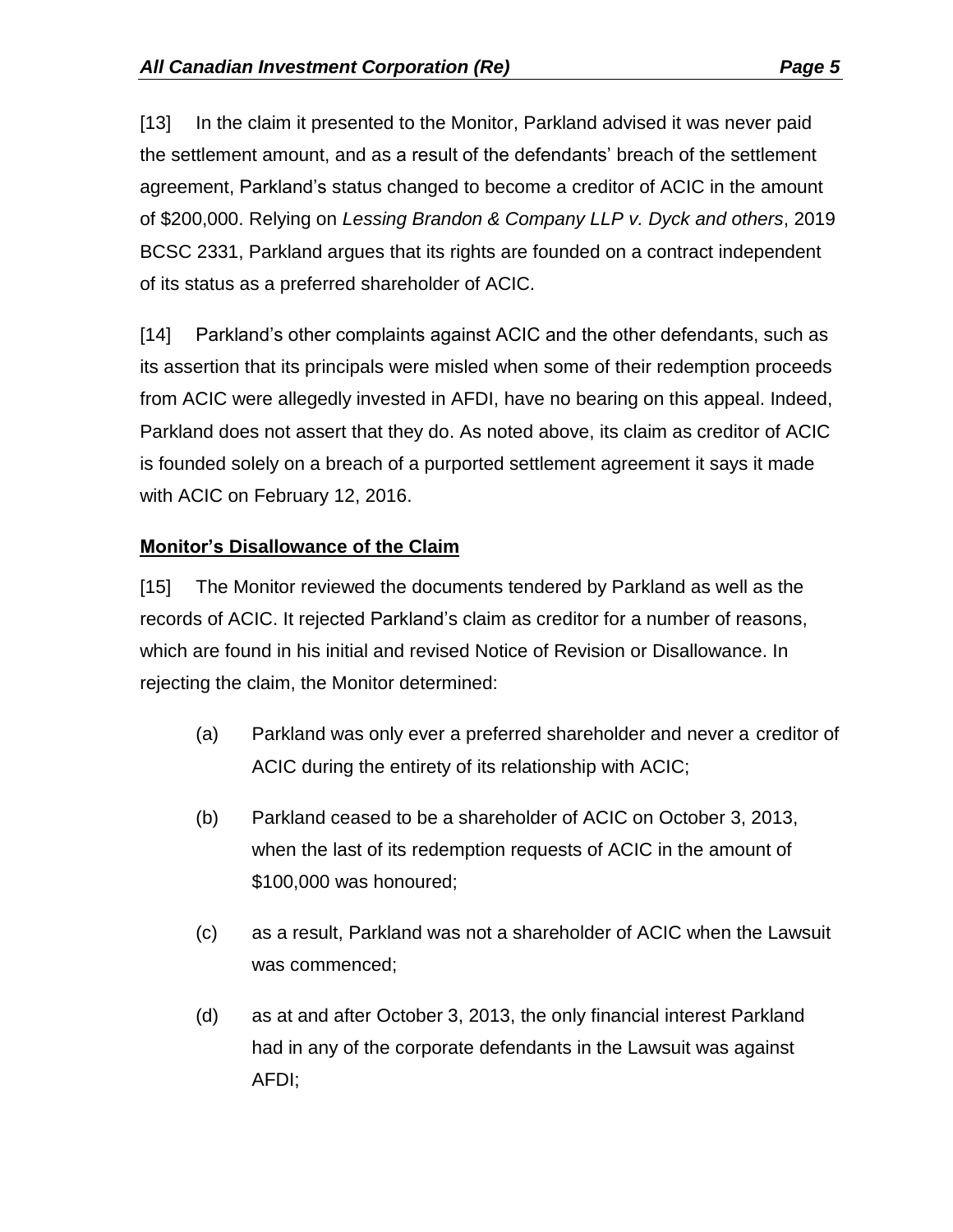- (e) no settlement agreement was reached between Parkland and ACIC on February 12, 2016, as alleged or at all;
- (f) Parkland entered into a settlement agreement with AFDI in September 2016, obliging only AFDI to pay Parkland and to pay the sum of \$205,000 in exchange for a dismissal of the Lawsuit against all of the defendants (including ACIC); and
- (g) alternatively, if there was a valid and enforceable settlement agreement reached on February 12, 2016, it was superseded by a settlement agreement made in September 2016, which obliged only AFDI to pay Parkland the increased sum of \$205,000 and extinguished any purported prior obligation on the part of ACIC to pay.

#### **Grounds of Appeal**

[16] Parkland's appeal is brought per paras. 14 and 18 of the Claims Process Order issued in this proceeding on November 18, 2019. Paragraph 18 provides that Parkland's appeal is a true appeal and shall be heard upon such further terms as may be ordered.

[17] Parkland says that the Monitor erred in law or in the alternative committed errors of mixed fact and law or fact and his decision was unreasonable. The essence of its appeal is summarized as follows:

- (a) the Monitor misconstrued Parkland's claim as submitted and erred in law when it considered it on a different basis (i.e., as a past preferred shareholder);
- (b) consequently, the Monitor erred in law when it adjudicated Parkland's claim based on prior redemption requests;
- (c) the Monitor failed to recognize that Parkland's claim as a creditor is founded in contract;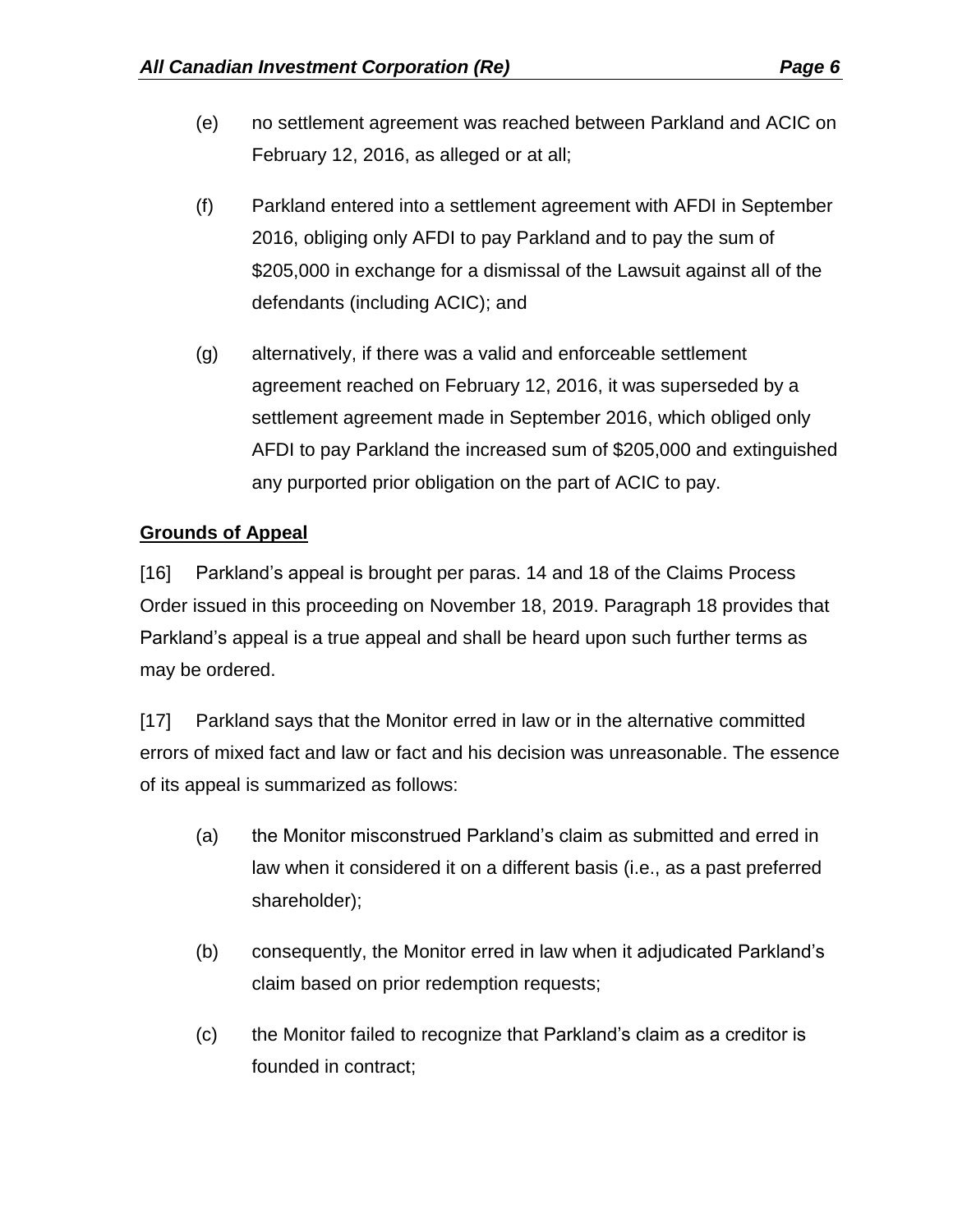- (d) the Monitor erred in law or in mixed fact and law or in fact by failing to recognize the settlement agreement reached on February 12, 2016 as a valid and enforceable contract; and
- (d) the Monitor erred when, in the alternative, it treated the subsequent agreement made in September 2016 as "superseding" its prior settlement agreement with ACIC and concluded it extinguished any claim Parkland may have had against ACIC.

[18] Parkland acknowledges that it bears the onus to demonstrate the Monitor committed an error of law based on the standard of review of correctness, or an error of mixed fact or of fact based on the standard of review of palpable and overriding error.

[19] Parkland also raised the issue of reasonableness as a live issue on this appeal. For errors of fact or mixed fact and law, it submits the law requires me to determine whether the Monitor made any palpable and overriding error(s) when I assess the reasonableness of the Monitor's decision.

[20] Parkland referred to paras. 103-107 of *Canada (Minister of Citizenship and Immigration) v. Vavilov*, 2019 SCC 65, where the Court said a reasonable decision is one based on internally coherent reasoning and justified in light of the legal and factual constraints that bear on the decision. However, its submissions regarding reasonableness appear to confuse a true appeal of the Monitor's decision with a judicial review. See *8640025 Canada Inc. (Re),* 2018 BCCA 93 at paras. 60-66. However, the Monitor also referred to *Galaxy Sports Inc*. *(Re)*, 2004 BCCA 284, which at para. 39 raises the issue of reasonableness in the insolvency context.

[21] In the event the reasons in *Vavilov* mean that considerations arising on a judicial review are relevant to this appeal, it is also important to keep in mind the Court's statement that a reviewing court must also consider the governing statutory scheme and the common law: paras. 103-114. Regardless, I would consider them on this true appeal in any event.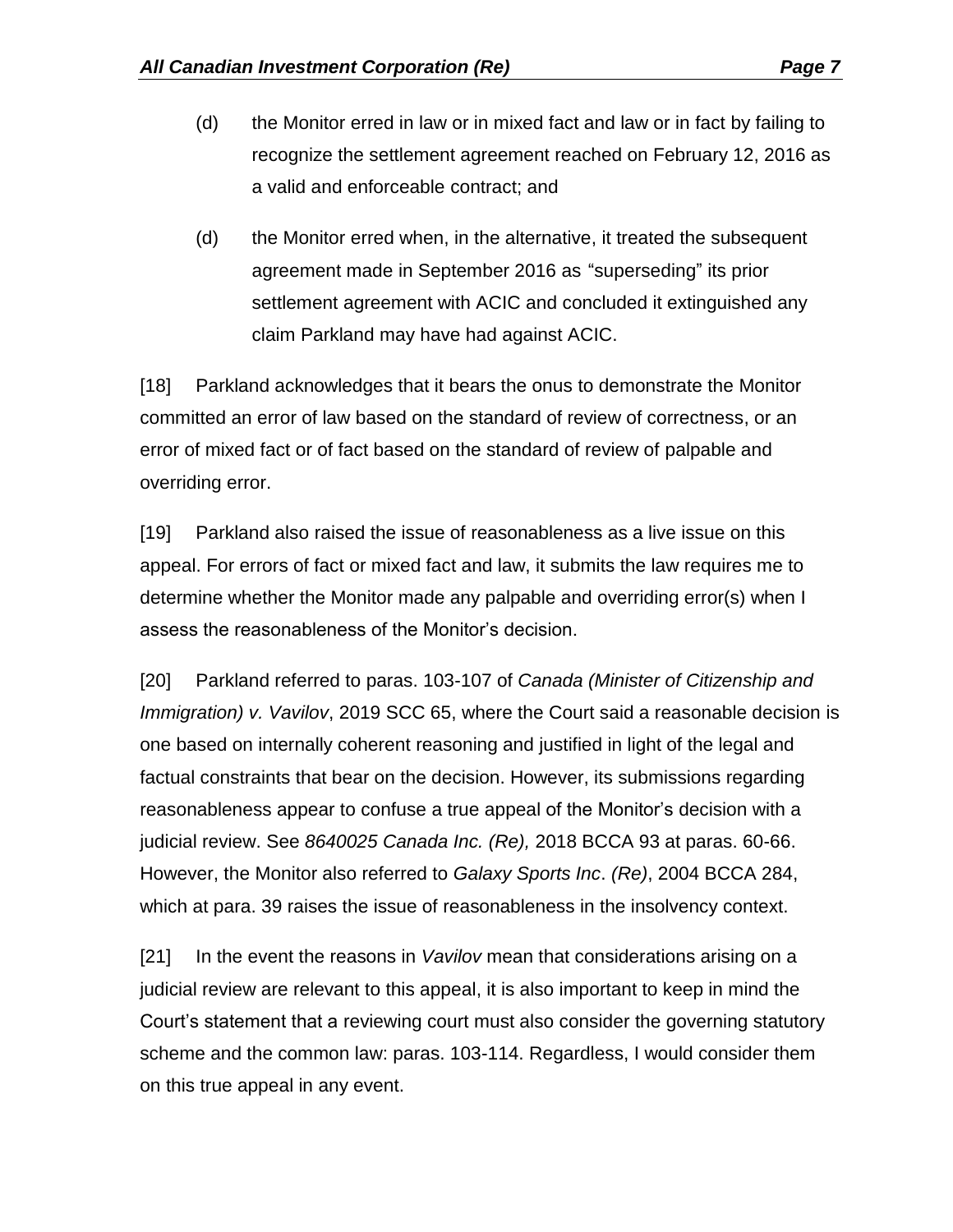## **Determination**

[22] For the reasons that follow, I am satisfied that the Monitor did not err in rejecting Parkland's claim as a creditor of ACIC. The Monitor correctly applied the law when determining that the Parkland and ACIC did not reach an agreement in February 2016. The Monitor did not err when he considered Parkland's prior status as a preferred shareholder of ACIC as part of his analysis.

## *No Consensus Ad Idem*

[23] The communications between counsel in February 2016 relied upon by Parkland do not establish a mutual intention to create contractual relations.

[24] The initiating correspondence pointed to by Parkland is an email sent by the lawyer acting for the defendants in the Lawsuit to counsel for Parkland at 7:25 a.m. on February 12, 2016. There is no evidence that it was sent as a result of or following any prior discussions between counsel or their clients. The email is marked without prejudice:

Hi  $[S]$  –

My clients are in a position to fund payment to your client of the sum of \$200,000. That can be done immediately upon you providing me with a signed consent dismissal order in the usual form, providing for a without costs dismissal against all defendants on the same basis as if pronounced after a trial on the merits.

Please confirm this resolution is acceptable. If you wish me to prepare the CDO, let me know.

Regards,

 $[J]$ 

[Emphasis added]

[25] The response from Parkland's counsel was sent at 3:02 p.m. the same day:

Thank you, [J].

That resolution is acceptable. Please send the funds to my attention payable to Parkland Funding Ltd. and I will undertake not to release same to my client until we have filed the CDO. You might as well prepare the CDO and send it along with the settlement funds.

Regards,

 $[<sub>S</sub>]$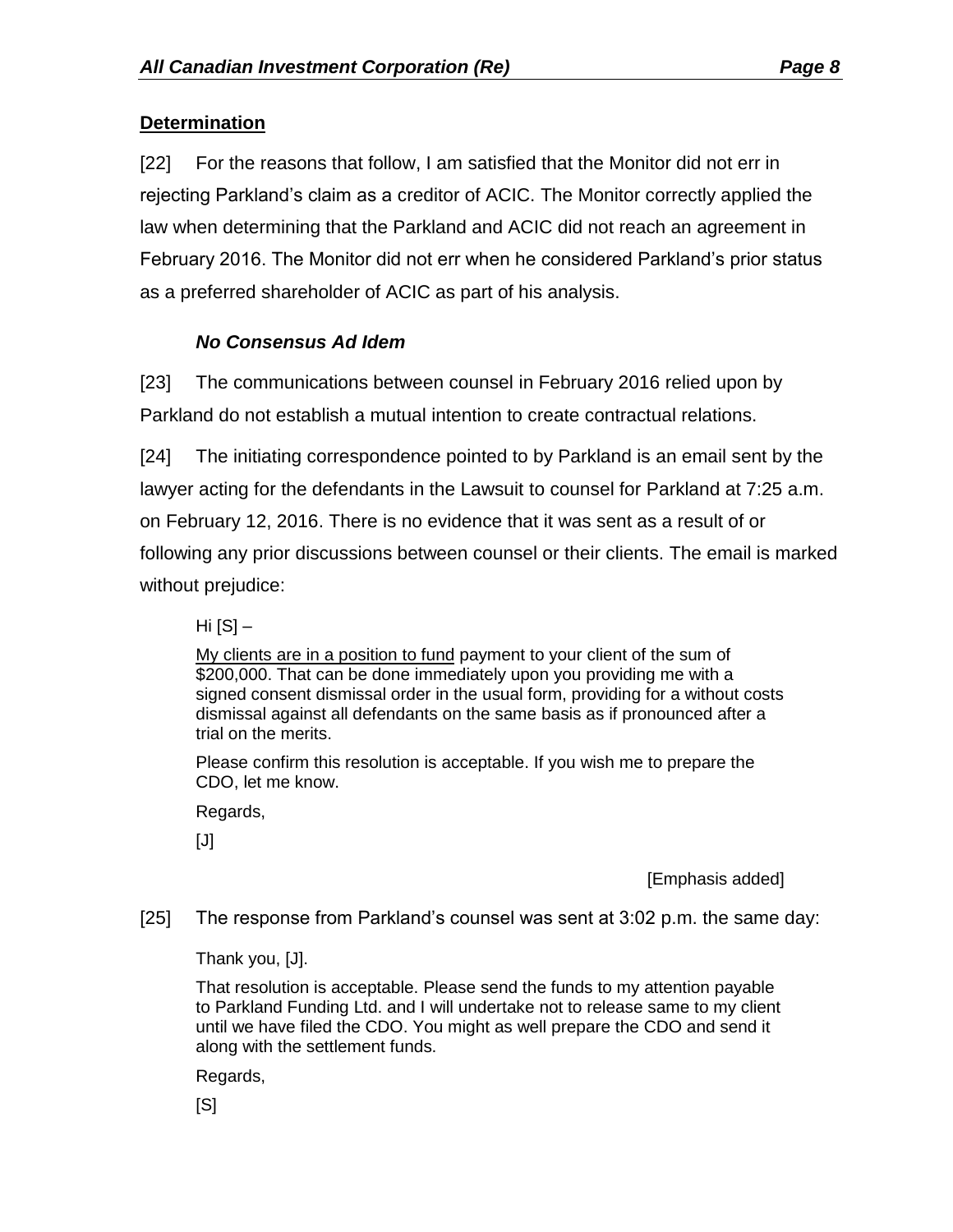[26] I agree with the Monitor that the language used in the defence counsel's email conveys a statement of fact, i.e., his clients were in a position to fund a \$200,000 payment, and does not convey an offer.

[27] The issue was framed in Parkland's submissions as one engaging basic contract law principles of offer and acceptance. No cases were cited. No other evidence was adduced, such as other communications or evidence of conduct. My analysis therefore focuses on an objective construction of the correspondence in evidence.

[28] Even assuming that Parkland's counsel took defence counsel's correspondence as an offer, objectively construed, the correspondence between counsel does not evidence a mutual intention to create contractual relations. *Consensus ad idem* is not established.

[29] In oral submissions, the Monitor suggested it is useful to "compare and contrast" the language used in the February correspondence between counsel with the language they used in their exchange in September 2016. I agree.

[30] On September 6, 2016 counsel for the defendants sent a without prejudice letter to Parkland's counsel stating:

Further to our correspondence concerning this matter, I have now received instructions from my clients to offer to settle this matter on the following basis:

- 1. The defendant, [AFDI], will pay your client the amount of \$200,000, commencing in October 2016, consisting of \$25,000 quarterly payments for eight consecutive calendar quarters, with the final payment in July 2018;
- 2. Your client with forthwith discontinue the action against all the defendants; and,
- 3. Your client will forthwith execute a release that will be held in trust pending completion of the payment obligation in subparagraph (1), above. The release will release the defendants in respect of all claims or causes of action arising from or related to the facts alleged and relief claimed in the action.

As an alternative to subparagraph (1) above, but with the other terms unchanged, AFDI will pay installments of \$50,000 beginning in October 2016, and continuing over the next three consecutive calendar quarters, with the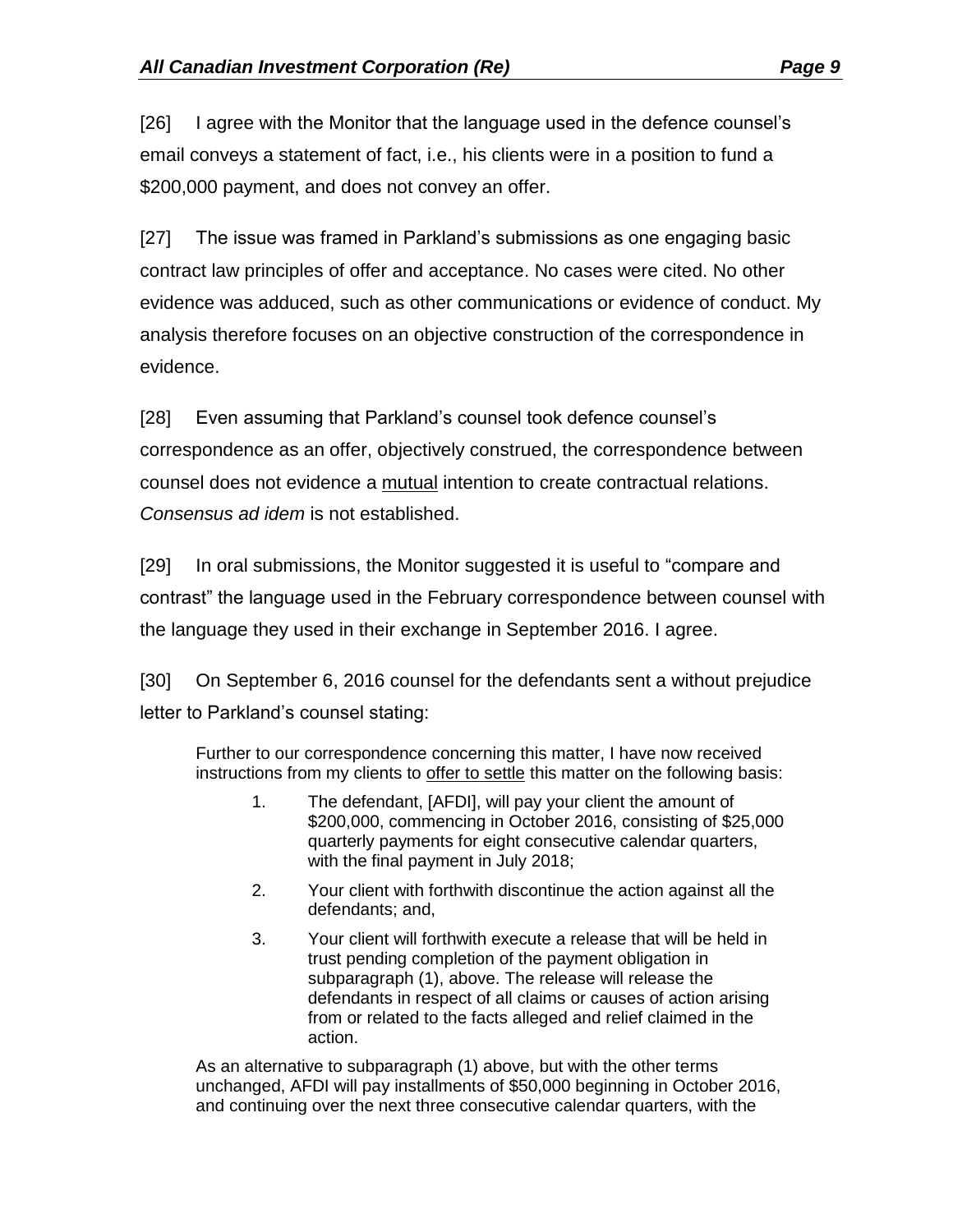final payment in July 2017. Although this would provide payment of the \$200,000 more quickly, it would, as I understand it from my clients, likely mean a lesser dividend to your client.

The defendants reserve the right to bring this offer to the attention of the court for consideration in relation to costs after the court has pronounced judgment on all other issues in the proceeding. I look forward to hearing from you.

Yours truly,

[J]

[Emphasis added]

[31] Parkland's response was sent by its counsel on September 13, 2016, with a counter offer to increase the amount by \$5,000 to \$205,000:

Hi [J],

My client is willing to accept your clients' offer of the \$25,000.00 quarterly payments beginning in October as set out in your letter of September 6th, subject to your clients agreeing to make an additional \$5,000.00 payment within 10 days. You will recall that after the previous settlement agreement collapsed and my client had to incur significant additional costs for me to travel to Alberta to gather the necessary information to respond to your clients' demand for particulars and to prepare the List of Documents, my client advised that the cost of the settlement would go up. …

[Emphasis added]

[32] Parkland's counter offer was accepted on September 20, 2016, when defence counsel wrote:

 $[S] - -$ 

Thanks for your message.

My clients will settle on the terms previously proposed by me, in my letter of September 6, 2016, plus the payment of \$5,000. I expect to receive the \$5,000 payment shortly and when I do will make arrangements to forward the funds to you. I expect this process will take ten days to two weeks.

I will forward a draft release to you in the interim.

Please note the \$5,000 payment is being made only as a gesture of good faith and in order to expedite the resolution of this matter.

Regards,

 $[J]$ 

[Emphasis added]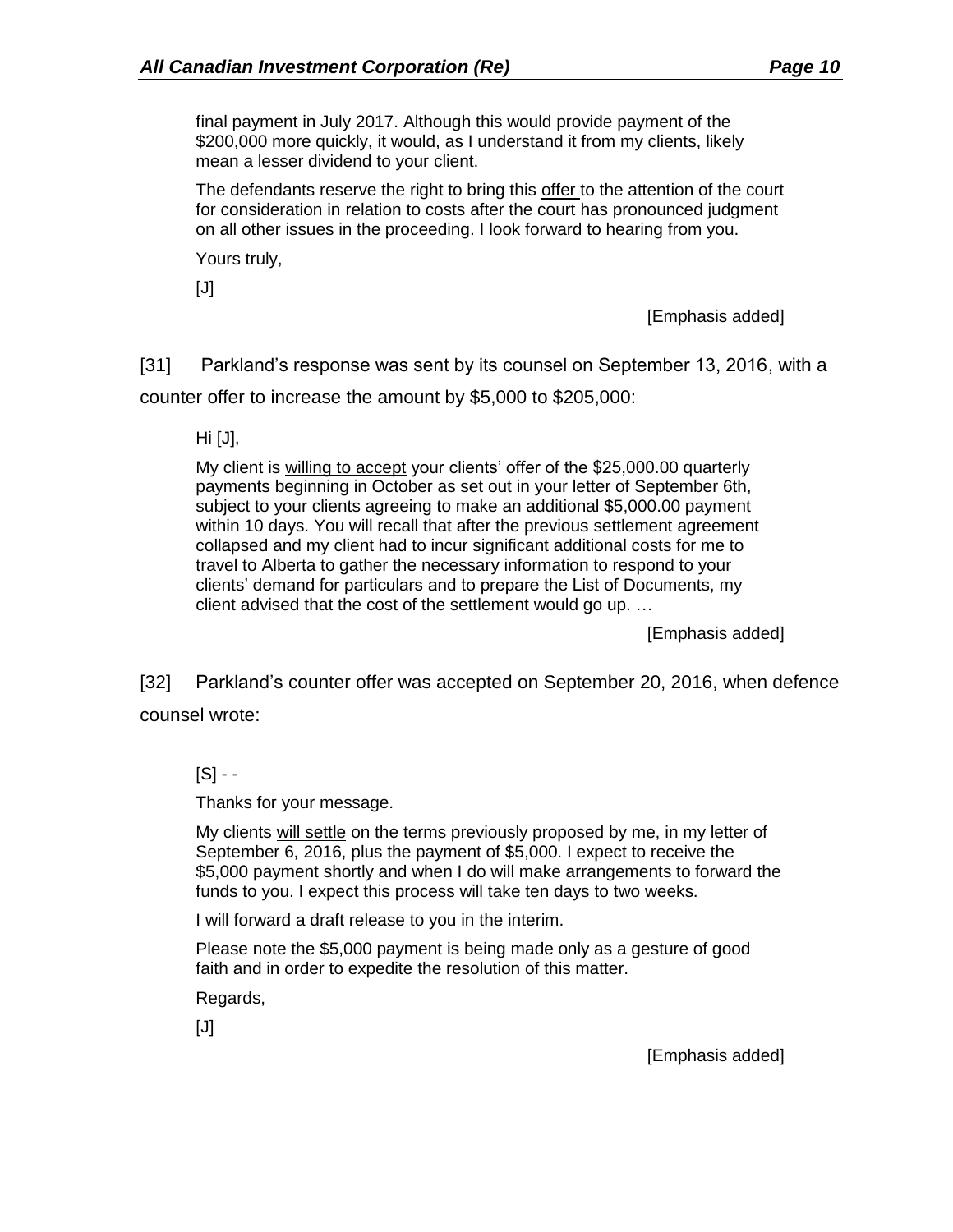[33] In the absence of any other evidence, I construe the remarks of Parkland's counsel in para. 31 above concerning the collapse of an earlier settlement to evince his thinking, in September 2016, about a prior agreement. It does not, however, affect my determination that no mutual intention to create contractual relations *consensus ad idem* - was reached earlier in February.

[34] In this exchange of correspondence, mutuality of intention to create contractual relations in September 2016 is clear.

[35] I wish to comment on the Monitor's submission that there was no consideration for any purported settlement agreement in February 2016, or if there was, it was improvident.

[36] As noted at the outset, I have found that Parkland ceased to be a preferred shareholder of ACIC in 2013. It was not a shareholder in February 2016, such that its claim against ACIC for a redemption of ACIC shares lacked merit. Nonetheless, in my opinion, payment in exchange for a dismissal or discontinuance of a meritless lawsuit may constitute valuable consideration. A party may choose to contribute money to a settlement in exchange for the dismissal of a meritless action in order to secure finality and to save expense or on its other resources.

[37] The Monitor also submits an agreement which requires ACIC to be bound, jointly and severally, to pay \$200,000 on account of a share redemption allegedly owed only by AFDI is improvident. I agree that the facts as known at this stage appropriately raise the question and would warrant an enquiry if I had found *consensus ad idem*. That said, there may be circumstances, such as the internal relationship between ACIC and AFDI, which might answer any concerns regarding consideration. In my opinion, it would be inappropriate to determine the issue at this juncture in the absence of additional facts.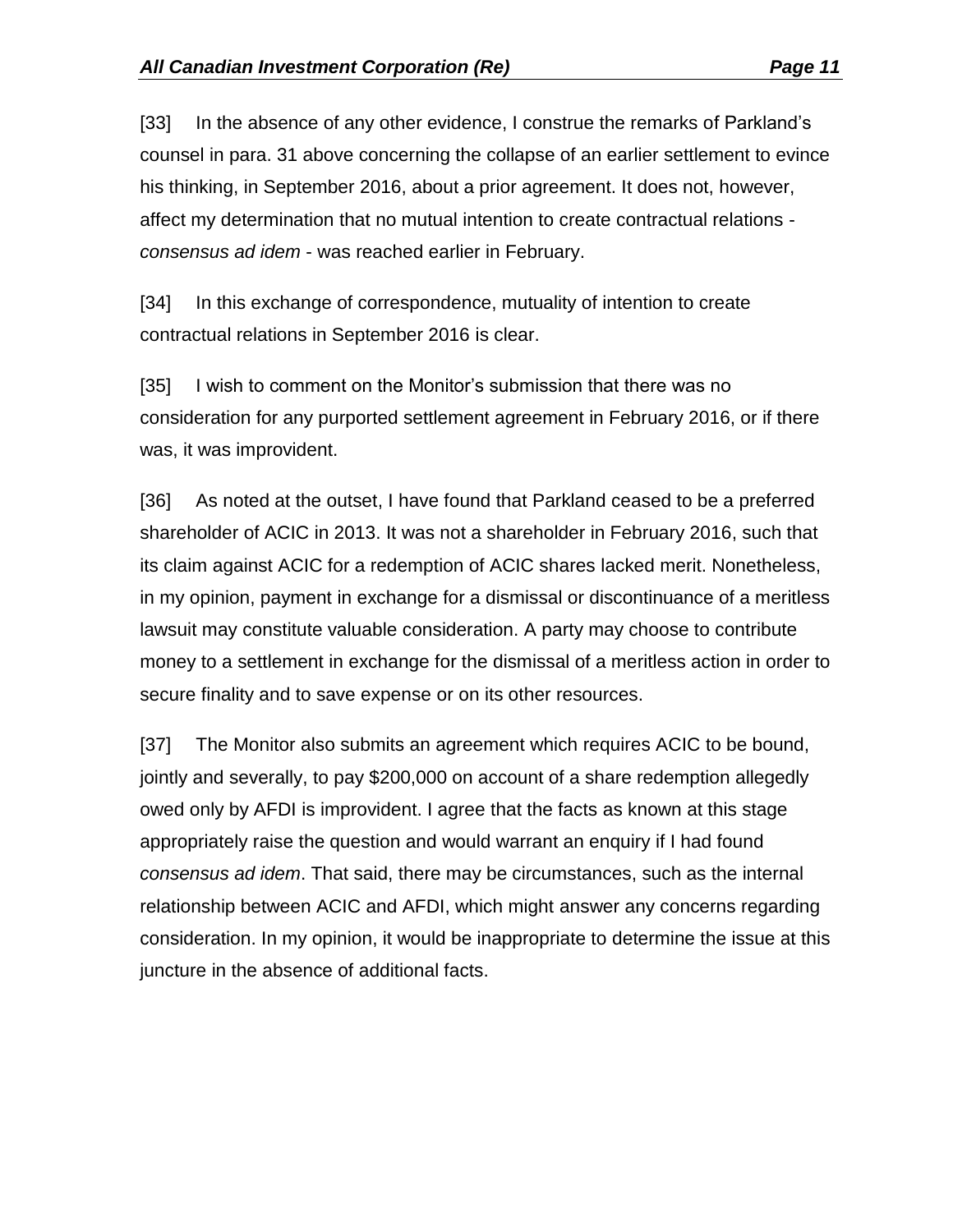#### **September 2016 Agreement**

[38] Parkland argued in oral submissions that based on the communications excerpted above, it reached a further settlement agreement with all of the defendants in the Lawsuit in September 2016 entitling it to be paid \$205,000.

[39] Parkland also says that each defendant nonetheless remained bound to perform the settlement agreement reached on February 12, 2016.

[40] Yet, Parkland does not assert the result is an increase in the overall settlement amount from \$200,000 to \$405,000. Instead, it says that any payment made under the second agreement would reduce the financial obligation of the defendants under the earlier one.

[41] Objectively construed, the documents do not support that submission.

[42] Nor is there any other factual basis to make that finding.

[43] Even if I were to assume a valid enforceable contract was reached between Parkland and the defendants in the Lawsuit on February 12, 2016 and then subsequently breached, Parkland's claim as predicated on a breach of that agreement was compromised and settled in September 2016. The terms of the second agreement varied the settlement amount and also varied the payment obligation. After the agreement was reached in September 2016, the only contracting party obliged to pay Parkland was AFDI. Parkland could no longer claim ACIC was indebted to it.

# **Parkland's Status**

[44] The Monitor did not err when he considered Parkland's status as a former preferred shareholder of ACIC as part of his analysis.

[45] In insolvency proceedings, it is essential to determine the substance or true nature of the relationship between a claimant and the debtor when deciding whether the former is a creditor or equity claimant. Monetary losses suffered by equity claimants must not diminish the assets of the debtor available to general creditors.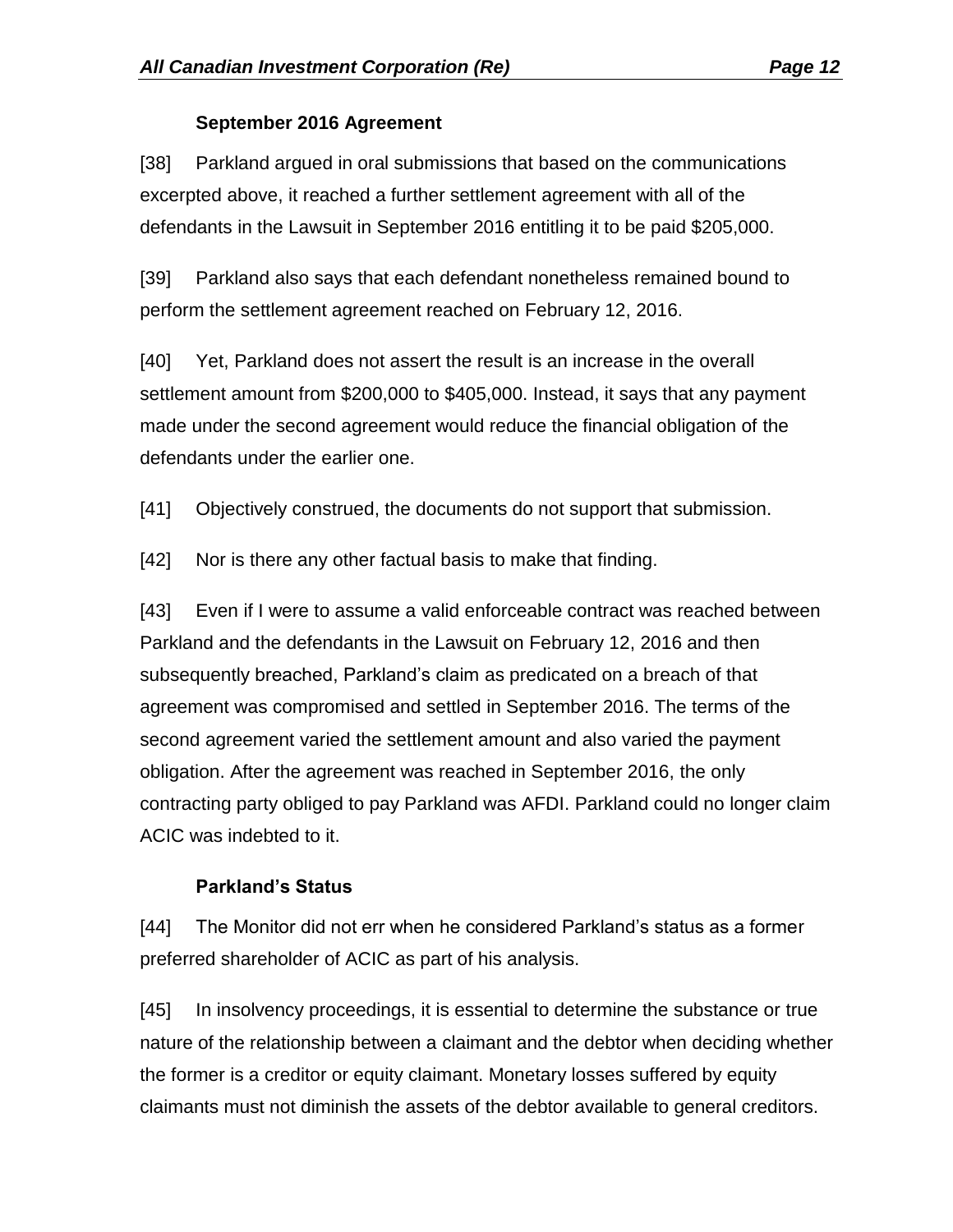That is particularly so in light of the 2009 amendments to the *CCAA* expanding the definition of equity claims: see definition of "equity claim" in *CCAA*, ss. 2(1). See also: s. 6(8); *Sino-Forest Corporation (Re)*, 2012 ONCA 816.

[46] The amendments did not change the historical treatment given to creditors and equity claimants (such as shareholders). The latter are subordinated in priority to creditors in insolvency proceedings. In *Bul River Mineral Corporation (Re)*, 2014 BCSC 1732, Madam Justice Fitzpatrick said:

[65] Historically, equity and debt claims have been treated differently in an insolvency proceeding given the fundamental difference in the nature of such claims. That different treatment resulted in the subordination of equity to debt claims. The basis for this judicially developed principle was that equity investors are understood to be higher risk participants. Creditors, on the other hand, have been held by the courts to have chosen a lower level of risk exposure that should generally result in priority over equity investors in an insolvency context.

[47] In *Bul River*, Fitzpatrick J. pointed to the policy objectives of the *CCAA* to facilitate a restructuring that is fair, reasonable, and equitable, in her discussion of the expanded definition of equity claims in 2009 amendments:

[100] I return to the comments in *Century Services* regarding the remedial purposes of the *CCAA* and the broad and flexible authority of this court to facilitate a restructuring that is fair, reasonable and equitable in accordance with either the express will of Parliament, as specifically dictated in the *CCAA*, or as might be reasonably interpreted as falling within those broad purposes.

[101 At its core, the policy objectives of the *CCAA* are a fair and efficient resolution of competing claims in a situation (insolvency) where all obligations or expectations cannot be fulfilled. What is "fair" is a flexible or uncertain concept and needless to say, what is fair will likely be differently interpreted depending on which stakeholder you ask. Nevertheless, Parliament has clearly signalled that the policy objectives continue to be that equity will take a back seat in terms of any recovery where there are outstanding debt claims. This was so before September 2009 and is even more decidedly so now, given the express and expansive statutory treatment of equity claims that now applies.

[102] In my view, the characterization of claims by the court continues to have an important role in fulfilling that purpose. I have already outlined the considerable authority from Canadian courts in respect of such claims, both pre- and post-amendments. Particularly, the court continues to have a role in applying these new equity claims provisions by considering the true nature or substance of those claims. In many cases, the matter is now considerably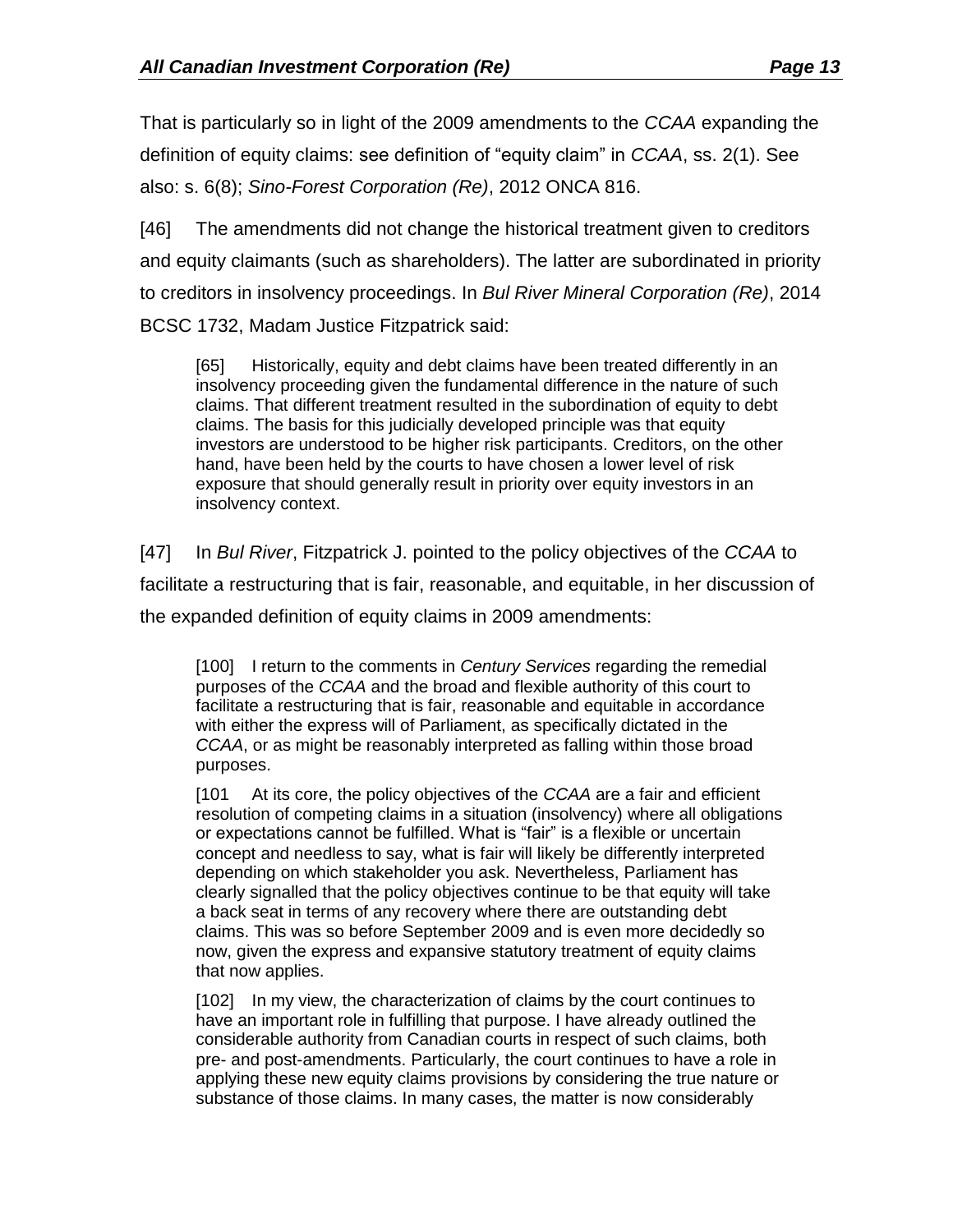clearer given the definition of "equity claims". What is most important, however, is that form will still not trump substance in the consideration of this issue.

[48] In *Sino-Forest*, the Ontario Court of Appeal discussed the expanded definition of equity claims in the 2009 amendments:

[1] In 2009, the [*CCAA*] was amended to expressly provide that general creditors are to be paid in full before an equity claim is paid.

…

[39] The definition [of equity claim] incorporates two expansive terms.

[40] First, Parliament employed the phrase "in respect of" twice in defining equity claim: in the opening portion of the definition, it refers to an equity claim as a "claim that is in respect of an equity interest", and in para. (e) it refers to "contribution or indemnity in respect of a claim referred to in any of paragraphs (a) to (d)"…

[41] The Supreme Court of Canada has repeatedly held that the words "in respect of" are "of the widest possible scope", conveying some link or connection between two related subjects. …

…

…

[44] Second, Parliament also defined equity claim as "including a claim for, among others", the claims described in paragraphs (a) to (e). The Supreme Court has held that this phrase "including" indicates that the preceding words – "a claim that is in respect of an equity interest" – should be given an expansive interpretation, and include matters which might not otherwise be within the meaning of the term…

…

[46] "Equity claim" is not confined by its definition, or by the definition of "claim", to a claim advanced by the holder of an equity interest. Parliament could have, but did not, include language in para. (e) restricting claims for contribution or indemnity to those made by shareholders.

…

[53] In our view, the definition of "equity claim" is sufficiently clear to alter the pre-existing common law…

[49] Thus, in insolvency proceedings, courts are tasked with ascertaining the true nature or substance of the claim being advanced against the debtor. The point is aptly summarized in *Bul River*: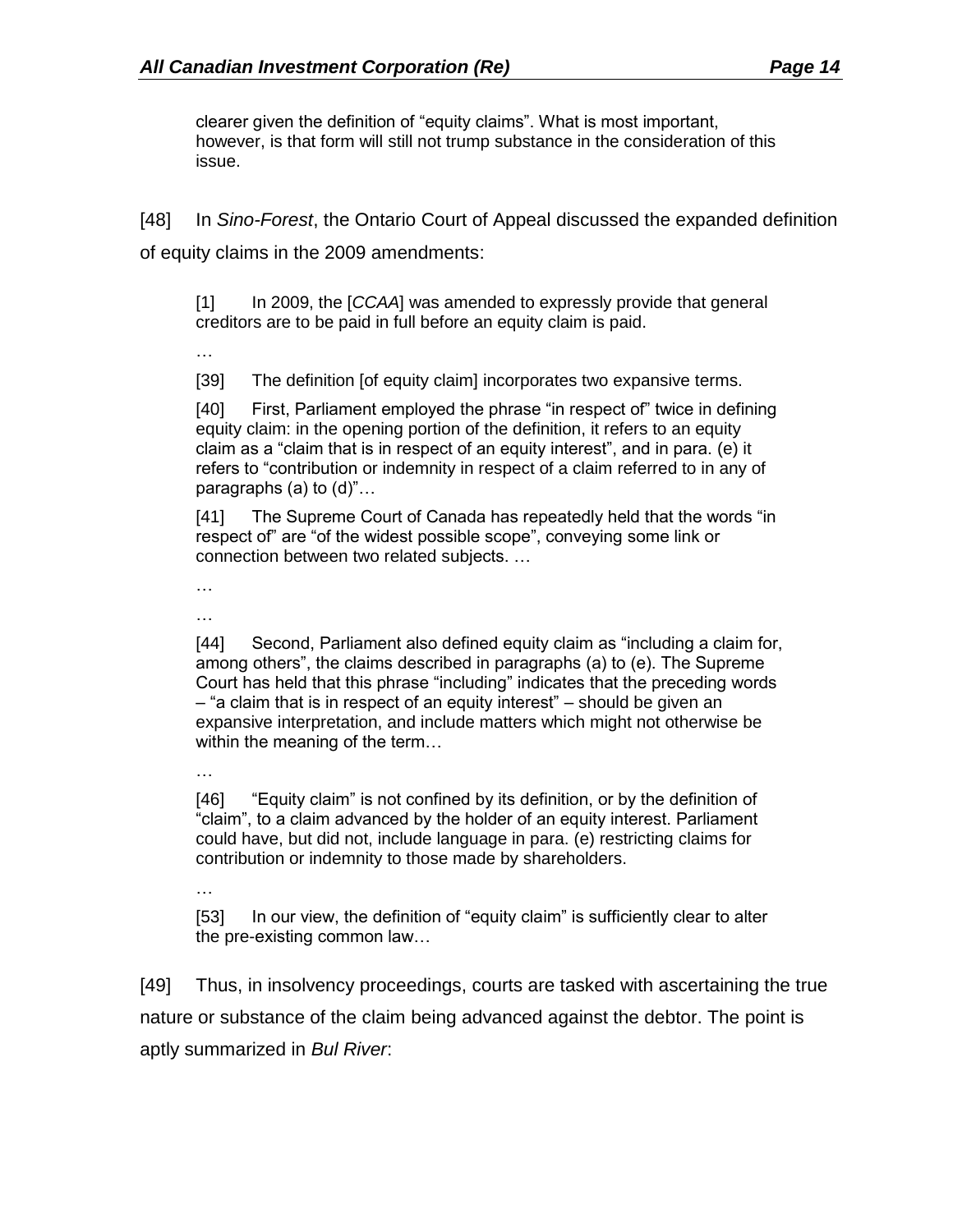[68] In light of that key distinction [between equity claimants and creditors], courts in the past have embarked upon a consideration as to the true characterization of certain claims in an insolvency context. There is considerable authority that in making that determination, the court will consider the true substantive nature or character of the claim, rather than the form of the claim.

[50] Other case authorities discussing the 2009 amendments and the enquiry into the true nature or substance of the claim advanced are set out in my reasons at 2019 BCSC 1488 (respecting a prior application in this proceeding by some of ACIC's redeeming preferred shareholders who claimed to be creditors).

[51] Parkland's claim against ACIC and AFDI in the Lawsuit was premised on its claim to be an extant shareholder of both companies at the time the Lawsuit was commenced. Parkland's claim was founded on alleged ownership of preferred shares in both.

[52] In this proceeding, the Monitor and ACIC correctly maintain that Parkland's status was as an equity claimant when it owned ACIC shares, but ceased to have any interest in ACIC after October 3, 2012.

[53] I agree with the Monitor that even if Parkland entered into a binding settlement agreement in February 2012, Parkland's status as an equity claimant never changed. The true nature or substance of its relationship with ACIC was always as an equity claimant.

[54] In *Canadian Deposit Insurance Corp. v. Canadian Commercial Bank*, [1992] 3 S.C.R. 558 at 590-591 [*CDIC*], the Supreme Court of Canada said, "When a court is searching for the substance of a particular transaction, it should not too easily be distracted by aspects of a transaction that are, in reality, only incidental or secondary in nature to the main thrust of the agreement."

[55] By way of example, Fitzpatrick J. held in *Bul River* that an equity claimant does not become a creditor in an insolvency proceeding because it obtained judgment against the debtor consequent after an unpaid redemption request: paras. 69, 85-98, 103-117.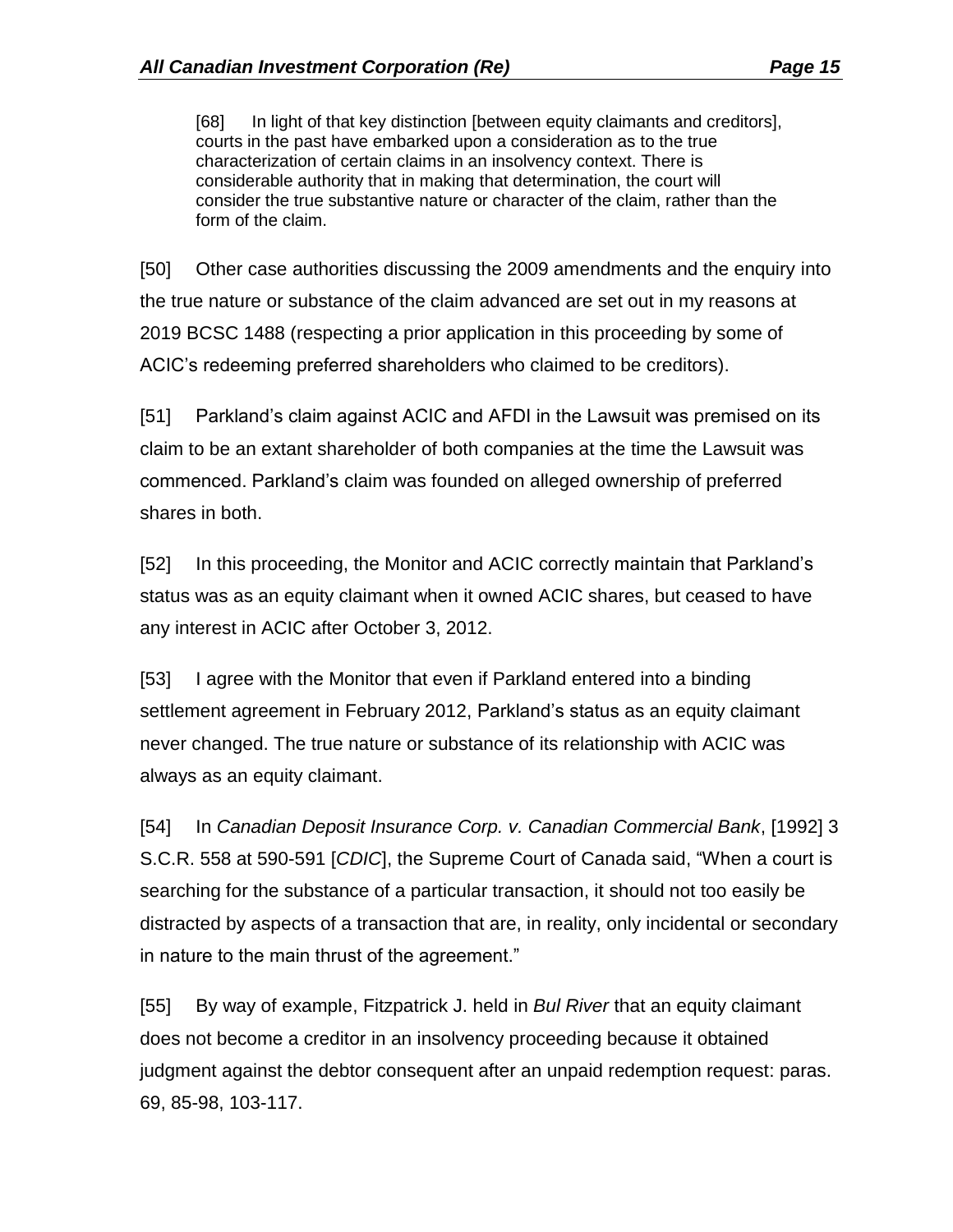[56] Parkland's attempt to distinguish *Bul River* on the basis that a judgment creditor does not pursue a separate cause of action - as opposed to the case at bar where it says its cause of action founded on breach of contract - overlooks the caution against distraction in *CDIC* and the analysis and result in *Sino-Forest*.

[57] In *Sino-Forest*, the debtor's auditors were added as third parties for alleged malpractice in a class action lawsuit brought by the debtor's shareholders for misrepresentation. In the insolvency proceeding, the Ontario Court of Appeal rejected the auditors' claim for indemnity as creditors. In applying the policy objectives of the *CCAA*, the Court of Appeal held the auditors' claim for indemnity against the debtor company was properly characterized as an equity claim:

[2] This appeal considers the definition of "equity claim" in s. 2(1) of the *CCAA*. More particularly, the central issue is whether claims by auditors and underwriters against the respondent debtor, Sino-Forest Corporation ("Sino-Forest"), for contribution and indemnity fall within that definition. The claims arise out of proposed shareholder class actions for misrepresentation.

[37] We agree with the supervising judge that the definition of equity claim focuses on the nature of the claim, and not the identity of the claimant. In our view, the appellants' claims for contribution and indemnity are clearly equity claims.

…

…

[56] In our view, in enacting [s. 6\(8\)](http://www.canlii.org/en/ca/laws/stat/rsc-1985-c-c-36/latest/rsc-1985-c-c-36.html#sec6subsec8_smooth) of the *[CCAA](http://www.canlii.org/en/ca/laws/stat/rsc-1985-c-c-36/latest/rsc-1985-c-c-36.html)*, Parliament intended that a monetary loss suffered by a shareholder (or other holder of an equity interest) in respect of his or her equity interest not diminish the assets of the debtor available to general creditors in a restructuring. If a shareholder sues auditors and underwriters in respect of his or her loss, in addition to the debtor, and the auditors or underwriters assert claims of contribution or indemnity against the debtor, the assets of the debtor available to general creditors would be diminished by the amount of the claims for contribution and indemnity.

[58] In *Return on Innovations Capital Ltd. v. Gandi Innovations Ltd.*, 2011 ONSC 5018, it did not matter that a claim by a shareholder seeking recovery of share purchase proceeds in the amount \$50 million USD was founded on breach of contract and fraud. The legal basis for the claim was not the "deciding factor". Nor were the "legal tools" used by the claimant because Mr. Justice Newbould said at para. 59, they were being used to recover an equity investment.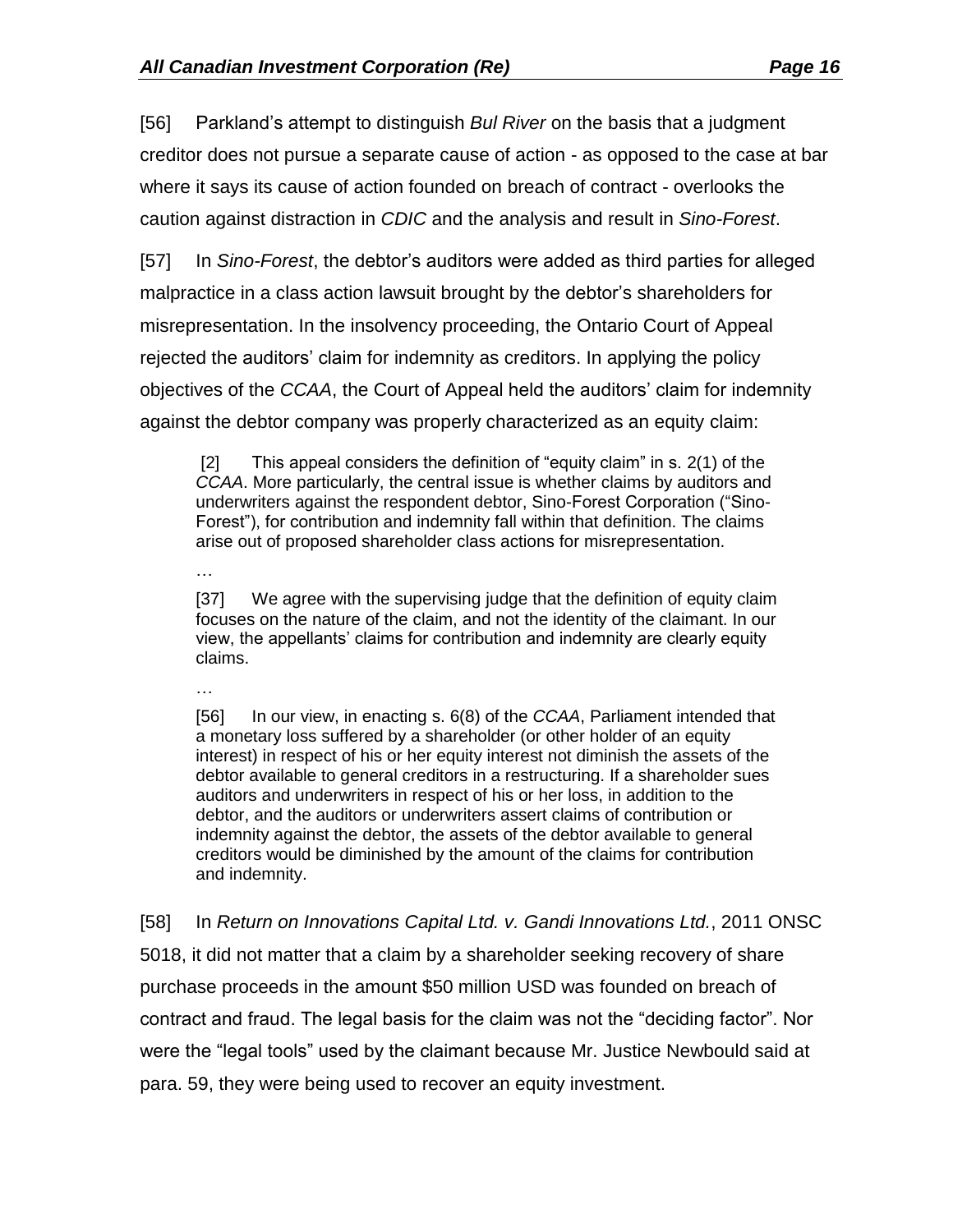[59] In my prior reasons (2019 BCSC 1488), I concluded with these comments:

[49] Accordingly, while the 2009 amendments did represent in part a codification of the previous case law concerning equity claims, they also represent a more concrete definition of "equity claims" and by such definition a broadening and more expansive definition of such claims: *Sino-Forest*  (ONCA) at paras. 24, 34-60. Parliament has now clearly cast the net widely in terms of the broad definition of equity claims such that claims that might [have] previously escaped such characterization will now by caught by the *CCAA*.

[60] None of the circumstances which could give rise to a change in status from equity claimant to creditor, which are discussed at length in 2019 BCSC 1488, are engaged in this case.

[61] Here, the genesis of any claim Parkland may have against ACIC is as an equity claimant. Its claim in the Lawsuit for specific performance of its redemption of preferred shares in the amount of \$200,000 is founded on that relationship. The Lawsuit was a legal tool used to recover a purported equity investment in ACIC. Even if Parkland was a shareholder in ACIC after October 2013 with a right to redeem shares, its purported settlement in February 2016 was a legal tool to recover its equity interest. The substance or true nature of its claim in this insolvency proceeding is for an equity interest.

[62] In *Bul River*, Fitzpatrick J. pointed out that an equity claimant should not be viewed differently because it was fortunate enough or sufficiently prescient to obtain judgment prior to the date the debtor initiated its *CCAA* proceeding:

[107] I see no principled basis upon which a different approach should be taken in respect of an equity claimant who has had the foresight, energy or just plain luck to seek and obtain a judgment prior to the filing date.

[63] Applying the policy objectives of the *CCAA* to the facts of this case, there is no principled basis to take a different approach to Parkland who, as an equity claimant, purported to settle a lawsuit for recovery of an alleged equity interest in ACIC prior to the filing date.

[64] Parkland should not be treated differently because it was able to reach a purported settlement agreement in respect of an unfilled redemption request: *Bul*